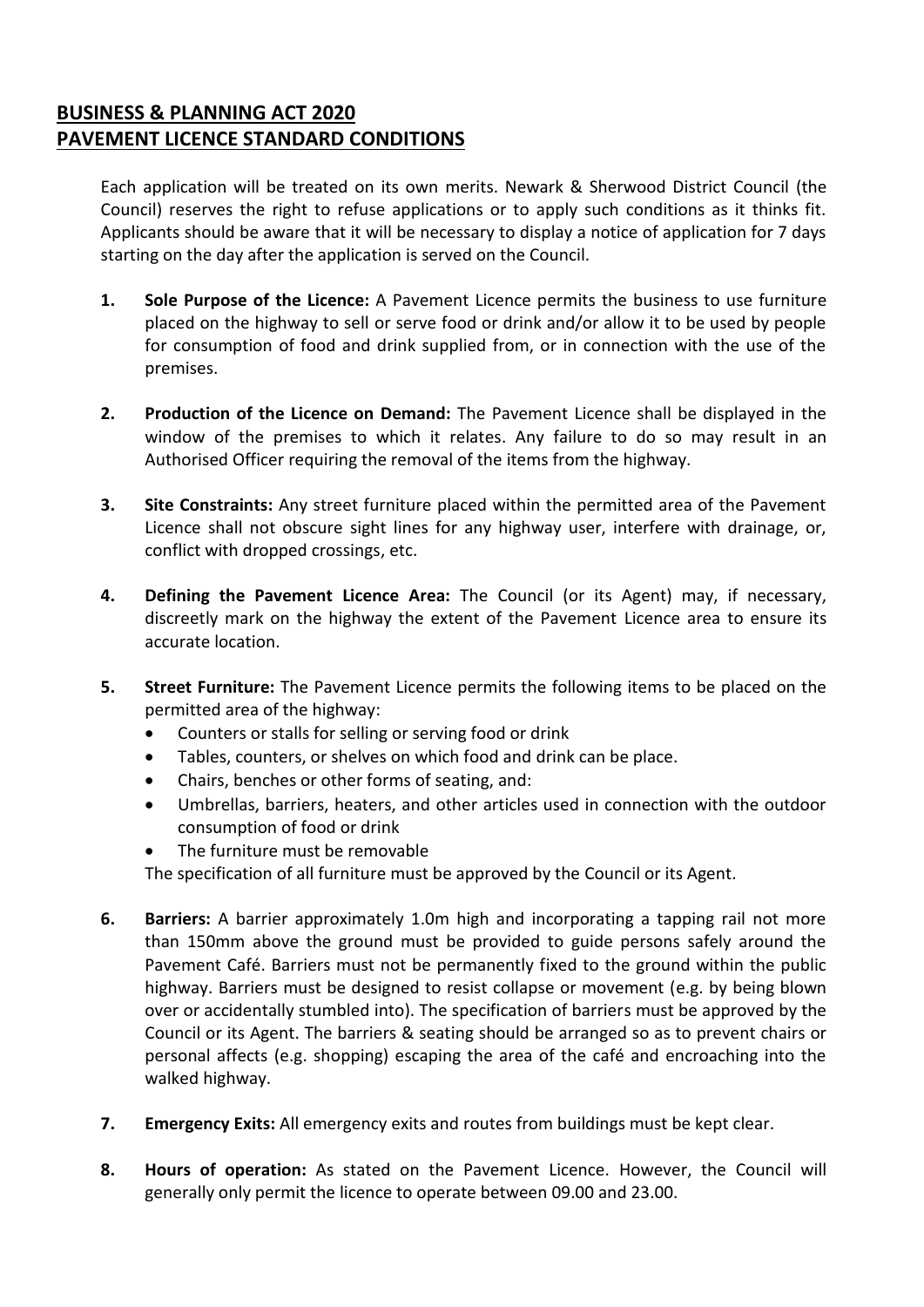- **9. Removal of Furniture:** All street furniture and all barriers must be removed from the highway at the end of the working day and shall not be stored within the highway.
- **10. Obstruction/Danger/Nuisance on the Highway:** The Licence Holder shall not cause any obstruction or danger to people using the highway. The Licence Holder is responsible for the conduct of people within the area of the Pavement Licence, allowing rowdy or unruly behaviour may lead to the revocation of the licence.
- **11. Noise/Nuisance Control:** Noise, disturbance, smells or litter which cause a nuisance to the owners or occupiers of any adjacent premises or to members of the public are not acceptable. Amplified music will not be permitted.
- **12. Surface of the Highway:** The Licence Holder shall not undertake any alterations to the highway surface.
- **13. Cleansing of the Area:** The Licence Holder will ensure that the area permitted by way of the Pavement Licence is maintained in a clean and tidy condition and they shall take all necessary precautions to prevent the highway from becoming littered as a result of their trading activities.
- **14. Liability Insurance / Indemnity:** The Licence Holder is required to indemnify the Council and it's agents against all losses and claims for injuries (including death illness and disease) or damage to any person or property whatsoever, and, against all claims, demands, proceedings, damages, costs, charges and expenses whatsoever arising directly or indirectly out of the granting of this Licence. To this end, the applicant must obtain and maintain third party public liability insurance which offers indemnity to principle. The level of cover must be to a minimum value of £5,000,000 for any one incident. Evidence of valid insurance for the pavement café area must be made available when demanded by a duly authorised officer or agent of the Council. The Licence Holder will be required to produce proof of valid insurance to the Council, or its agent, on an annual basis.
- **15. Consumption of Alcohol:** The Pavement Licence does not give, or imply any permission to supply intoxicating liquor in the street, such consumption must not take place beyond the perimeter of the designated area of the Pavement Licence.
- **16. Advertising:** Advertising alcoholic or smoking products, or their manufacturers, will not be permitted on barriers or furniture associated with the Pavement Licence. Logos / legends on barriers etc. may only relate to the premises or business and will require the approval of the Council, or it's Agent. No advertising shall be displayed that may cause offence or alarm to any person.
- **17. Suspension of Permission:** If so requested in an emergency by a Police Officer, Fire Brigade Officer, Ambulance Attendant or Statutory Undertaker, or by the Highway Authority for the purpose of maintaining the highway, the Licensee shall remove the permitted street furniture from the highway.
- **18. The Pavement Licence is non-transferable:** The Licence is not a transferable asset which might be sold with a change in ownership of the premises**.**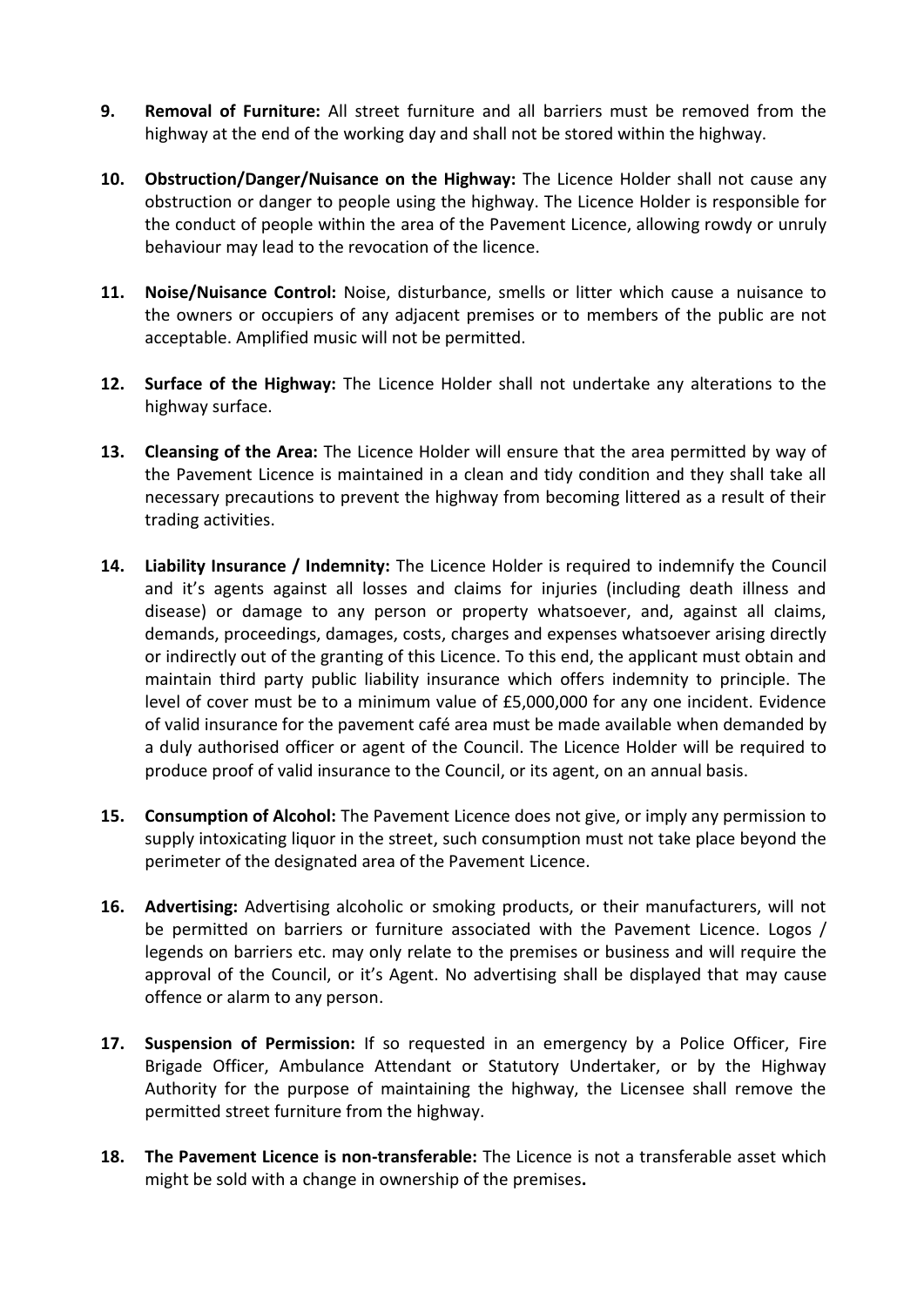- **19. Enforcement:** If a condition imposed on a licence (either by the local authority) or nationally is breached the local authority will be able to issue a notice requiring the breach to be remedied and the authority can take action to cover any costs. The authority may revoke a licence in the following circumstances:
	- *1. For breach of condition, (whether or not a remediation notice has been issued) or*
	- *2. Where:*
	- *There are risks to public health or safety – for example by encouraging users to breach government guidance on social distancing by placing tables and chairs too close together;*
	- *the highway is being obstructed (other than by anything permitted by the licence);*
	- *there is anti-social behaviour or public nuisance – for example, the use is increasing the amount of noise generated late at night and litter is not being cleaned up;*
	- *it comes to light that the applicant provided false or misleading statements in their application – for example they are operating a stall selling hot food and had applied for tables and chairs on which drinks could be consumed; or*
	- *the applicant did not comply with the requirement to affix the notice to notify the public for the relevant period.*
	- *3. The local authority may also revoke the licence where all or any part of the area of the relevant highway to which the licence relates has become unsuitable for any purpose for which the licence was granted or deemed to be granted. For example, the licensed area (or road adjacent) is no longer to be pedestrianised. It is good practice for local authorities to give reasons where these powers are used.*
- **20. Unpublished Conditions:** The Council may impose reasonable conditions whether or not they are published upfront. There is an expectation these will be supported by a clear justification for the need of a condition which is in addition to any published local conditions. Conditions might, for example, limit the maximum number of chairs and tables, or type of furniture, time and days of operation with justification for this.

## **National Conditions**

## **21. Smoke-free seating condition**

The licence holder must make reasonable provision for seating where smoking is not permitted.

## **22. No obstruction condition**

The licence-holder must ensure that anything done in pursuant to the pavement licence, or any activity of other persons which is enabled by the pavement licence, must not have an effect on the following:

- (a) preventing traffic, other than vehicular traffic, from:
	- (i) entering the relevant highway at a place where such traffic could otherwise enter it (ignoring any pedestrian planning order or traffic order made in relation to the highway),